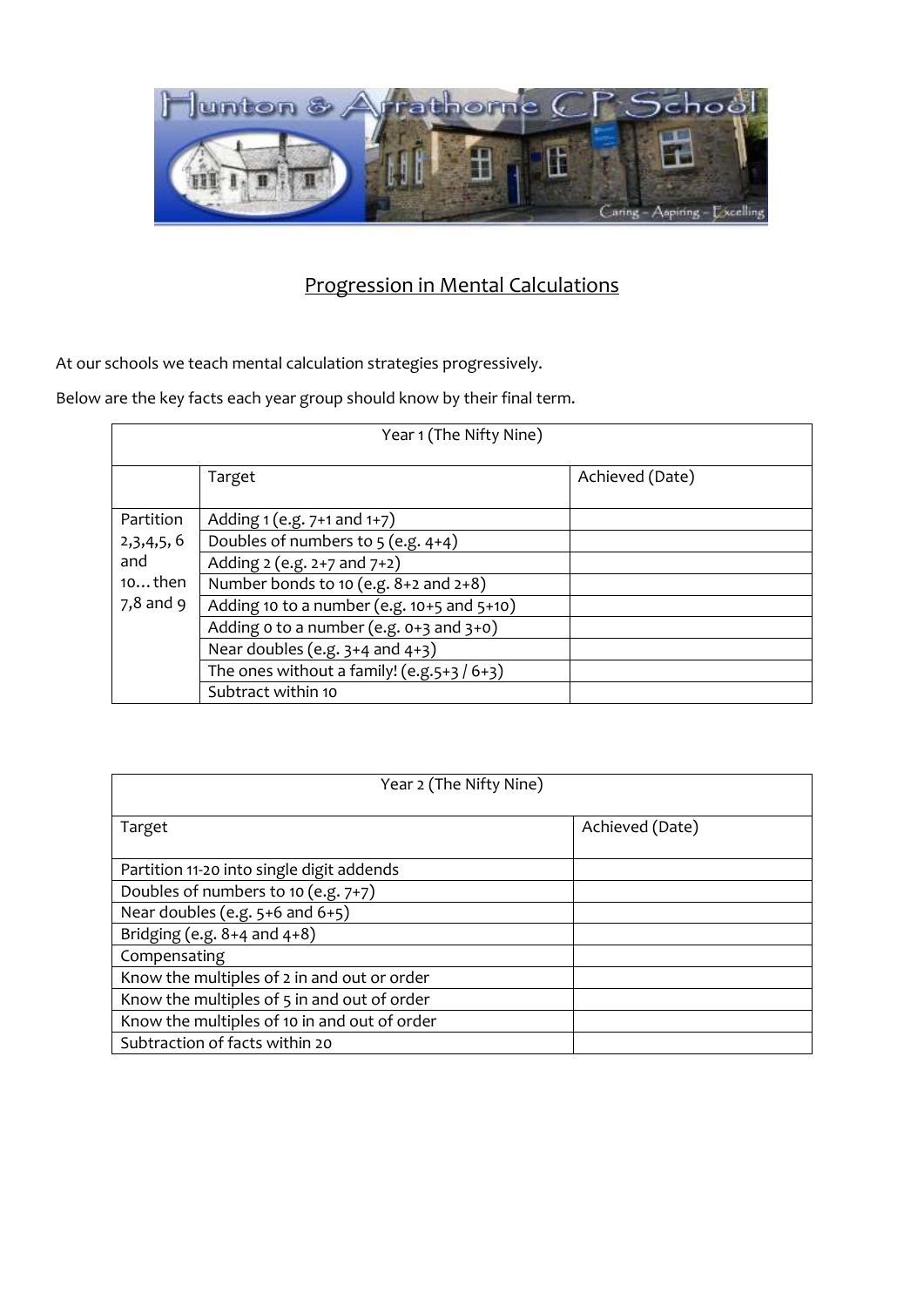

At our schools we teach mental calculation strategies progressively.

| Year 3 (The Incredible Eight)                           |                 |  |  |
|---------------------------------------------------------|-----------------|--|--|
| Target                                                  | Achieved (Date) |  |  |
| Know multiplication facts for the 3 times table         |                 |  |  |
| Know multiplication facts for the 6 times table         |                 |  |  |
| Know multiplication facts for the 4 times table         |                 |  |  |
| Know multiplication facts for the 8 times table         |                 |  |  |
| Know corresponding division facts for the 3 times table |                 |  |  |
| Know corresponding division facts for the 6 times table |                 |  |  |
| Know corresponding division facts for the 4 times table |                 |  |  |
| Know corresponding division facts for the 8 times table |                 |  |  |

| Year 4 (The Incredible Eight)                            |                 |  |  |
|----------------------------------------------------------|-----------------|--|--|
| Target                                                   | Achieved (Date) |  |  |
| Know multiplication facts for the 7 times table          |                 |  |  |
| Know multiplication facts for the 9 times table          |                 |  |  |
| Know multiplication facts for the 11 times table         |                 |  |  |
| Know multiplication facts for the 12 times table         |                 |  |  |
| Know corresponding division facts for the 7 times table  |                 |  |  |
| Know corresponding division facts for the 9 times table  |                 |  |  |
| Know corresponding division facts for the 11 times table |                 |  |  |
| Know corresponding division facts for the 12 times table |                 |  |  |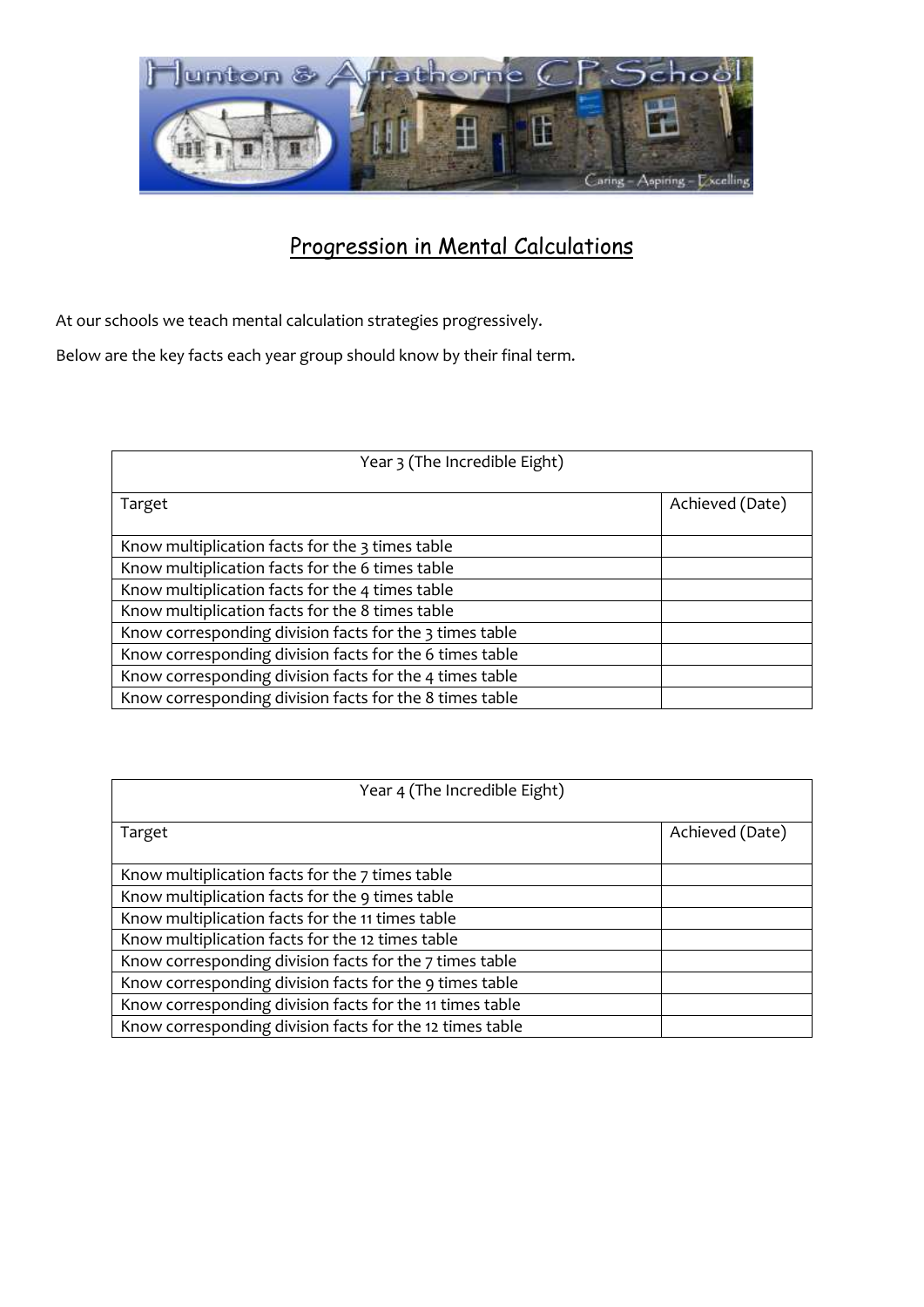

At our schools we teach mental calculation strategies progressively.

| Year 5 (The Key Three)                                         |                 |
|----------------------------------------------------------------|-----------------|
| Target                                                         | Achieved (Date) |
| Convert between simple units of metric measurement.            |                 |
| Count reliably in powers of 10 from any given number to 10,000 |                 |
| Identify factors, multiples and squares of any given number.   |                 |

| Year 6 (The Key Three)                                 |                 |
|--------------------------------------------------------|-----------------|
| Target                                                 | Achieved (Date) |
| Convert between miles and kilometres.                  |                 |
| Convert between different units of metric measurement. |                 |
| Know equivalent fractions, decimals and percentages.   |                 |